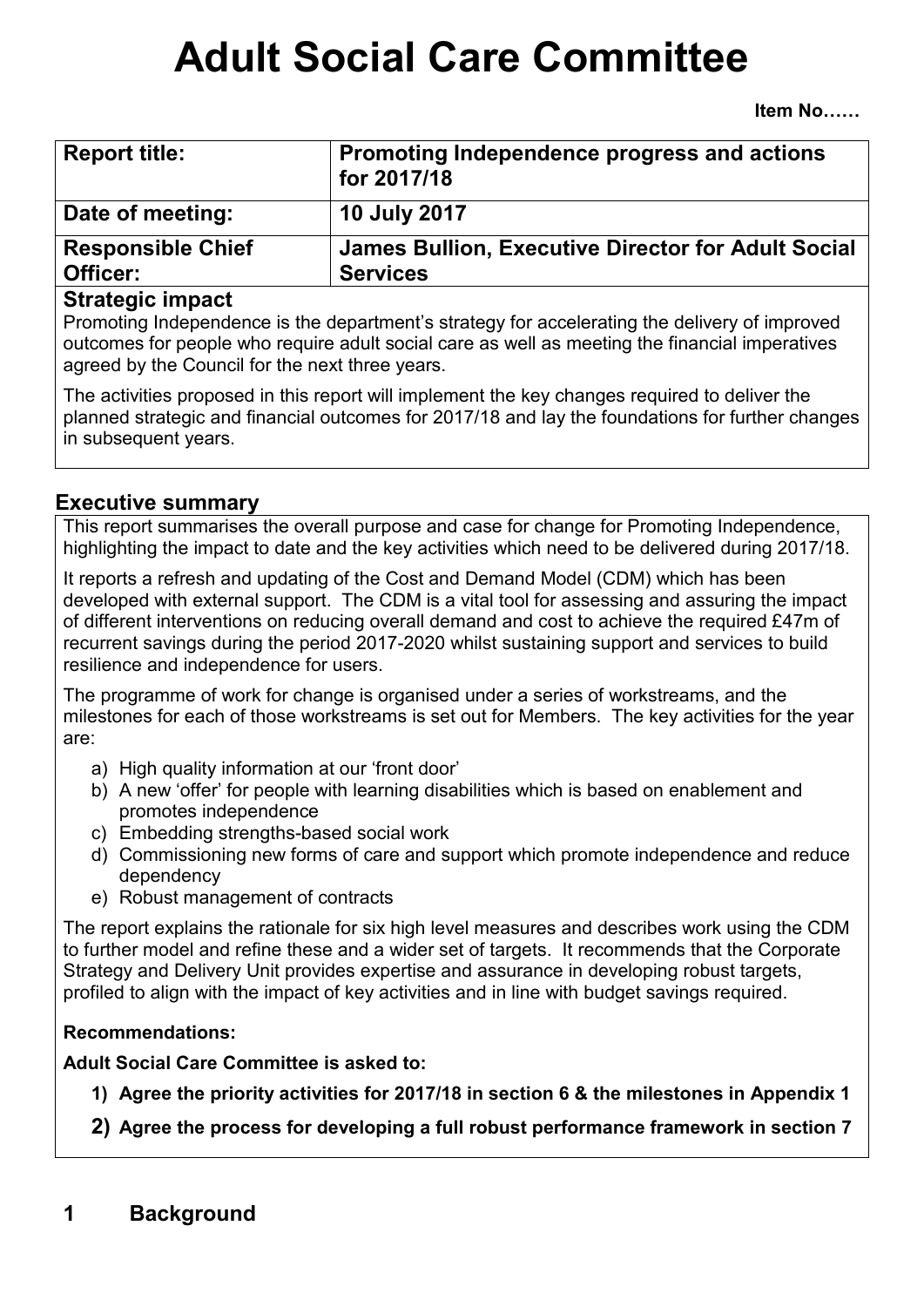- 1.1 Promoting Independence is the strategy for change for Adult Social Services. It is shaped by the Care Act with its call to action across public services to prevent, reduce and delay the demand for social care.
- 1.2 The strategy has these main elements:
- 1.3 **Prevention and early help** Empowering and enabling people to live independently for as long as possible through giving people good quality information and advice which supports their wellbeing and stops people becoming isolated and lonely. It will help people stay connected with others in their communities, tapping into help and support already around them – from friends, families, local voluntary and community groups. For our younger adults with disabilities, we want them to have access to work, housing and social activities which contribute to a good quality of life and wellbeing.
- 1.4 **Staying independent for longer** For people who are most likely to develop particular needs, we will aim to intervene earlier. Our social care teams will look at what extra input could help people's quality of life and independence – this might be some smart technology, some adaptations to their homes to prevent falls, or access via telephone or on-line to specialist tailored advice. When people do need a service from us, we want those services to help people gain or re-gain skills so they can live their lives as independently as possible.
- 1.5 **Living with complex needs** For some people, there will be a need for longer term support. This might mean the security of knowing help is on tap for people with conditions like dementia, and that carers can have support. We will look at how we can minimise the effect of disability so people can retain independence and control after say a stroke or period of mental illness.

# **2. The Case for change**

- 2.1 Promoting Independence was first agreed as a direction of travel for Adult Social Services in 2015. The drivers for change can be summarised as:
	- a) The need to implement fully the Care Act with its principles of reducing, preventing and delaying the need for formal care
	- b) The wellbeing principle at the heart of the Care Act which requires a shift away from the culture of assessing and providing care packages, to a new approach which promotes independence and sees fewer people needing ongoing social care support
	- c) Data and evidence which showed that Norfolk Adult Social Services was an outlier on some key indicators of enablement and independence and also pointed to higher spending on more intensive, formal care services:
		- i. Higher numbers of young adults (18-65) in permanent residential care
		- ii. High numbers of older people (65+) in permanent residential or nursing care
		- iii. Spending patterns which saw a higher proportion of adults' budget spent on a relatively smaller number of people
	- d) Demographic and demand projections which without major change modelled a scenario whereby local authority funding regimes failed adequately to keep pace with the increasing volumes
	- e) Changes in funding for councils, including reductions in RSG. For Adult Social Services, this translated into a need to save £47m over three years. Without a fundamental change, the council faced a retreat to statutory minimum which was unsustainable and at odds with what people wanted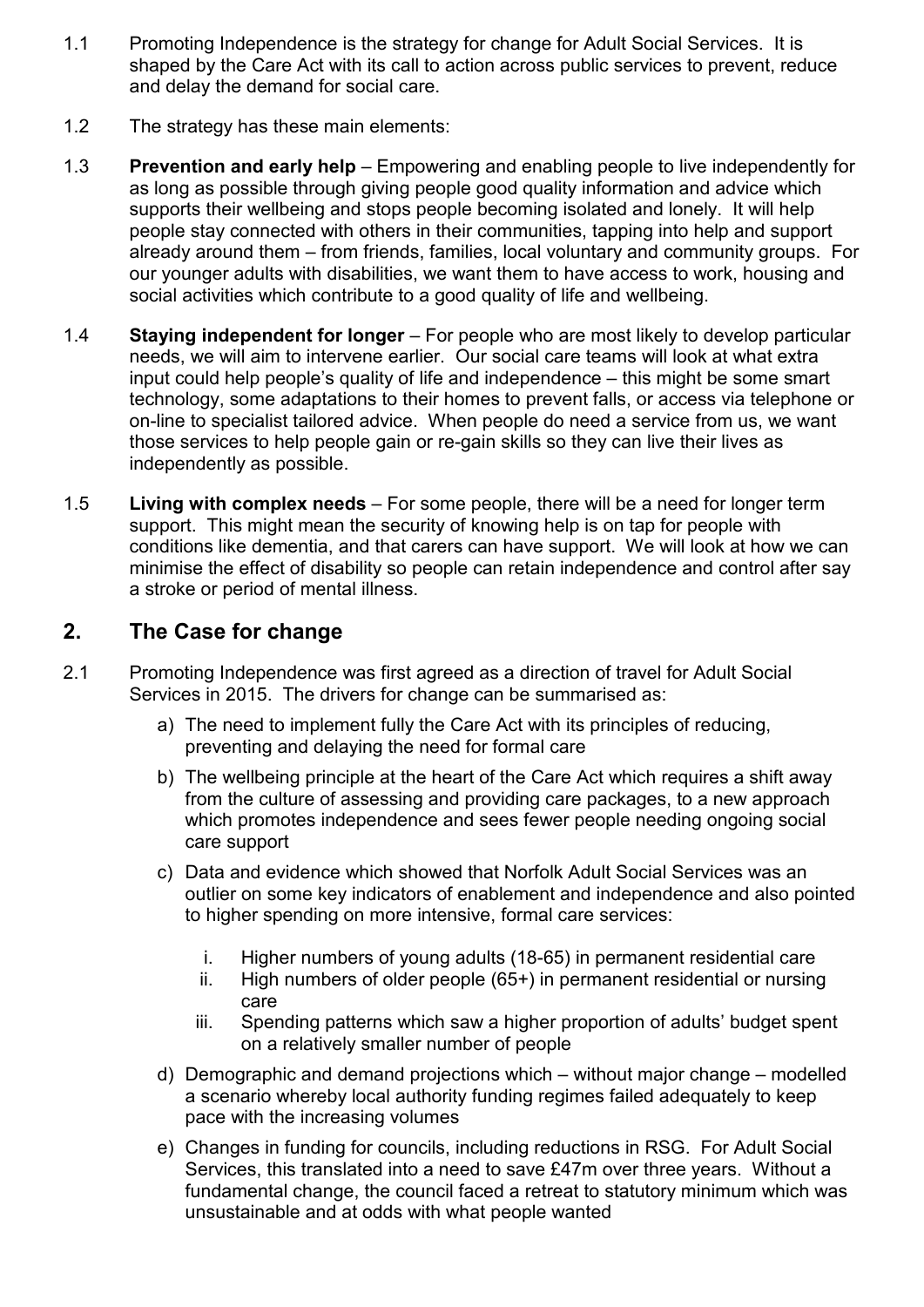- f) Continued expectation for integration between health and social care as part of the national strategy to deliver a sustainable health and care system
- 2.2 Promoting Independence aims to change the adult social services 'offer' so that interventions actively promote independence and reduce reliance on statutory support.
- 2.3 This approach is both in line with what people want, is in line with the Care Act and is a positive response to managing demand, and avoiding a retreat to statutory minimum.

# **3. Key outcomes for Promoting Independence**

- 3.1 a) An effective Council '**front door'** which helps people to find solutions for their support needs. This will include the effectiveness of information, advice and guidance, short term help and the approach to prevention
	- b) Effective arrangements for referrals from health which are managed consistently with the front door and that **reablement and intermediate care** work to optimum effect
	- c) Improved methods of meeting the needs of people requiring **low level support** including greater and better use of assistive technology and equipment which support opportunities to maximise independence
	- d) Strengths-based **assessment and care management** which looks at the **assets** of the person being assessed and the involvement of family and community in a person's solutions
	- e) An **enablement** approach which helps people with long term conditions progress towards greater independence, and supports people with long term conditions, such as dementia
	- f) Availability and nature of **supported housing solutions** including supported living and extra care housing
	- g) Effective partnerships with **carers** and carers' organisations

# **4 Delivering savings and managing demand**

- 4.1 The Adult Social Services Department have planning assumptions that require the delivery of £47m of recurrent savings during the period 2017-2020. These savings were agreed, and where necessary consulted on, as part of the budget setting process in February 2017.
- 4.2 The savings are balanced across demand management initiatives, implementing changed practice, commissioning and redesign of services and changes to charging.
- 4.3 To stay on track with the delivery of savings, each locality has been issued with a clear framework which takes account of current actual service demand, average costs, anticipated additional costs from demographic growth – including transition from children's to adults – increases in provider fees, and savings expectations. Currently, as reported elsewhere on this agenda, we are keeping within this budget.
- 4.4 Understanding the drivers of increased demand and being able to model and predict future scenarios is central to achieving a sustainable model of adult social care for the future in Norfolk.
- 4.5 Adult Social Services has worked with external consultants Impower to develop a 'modelling tool' which takes activity, spend and demographic data to give insights into the spread and pattern of activity and spend across the adult system – from the front door when people telephone with an inquiry, right through the various types of service to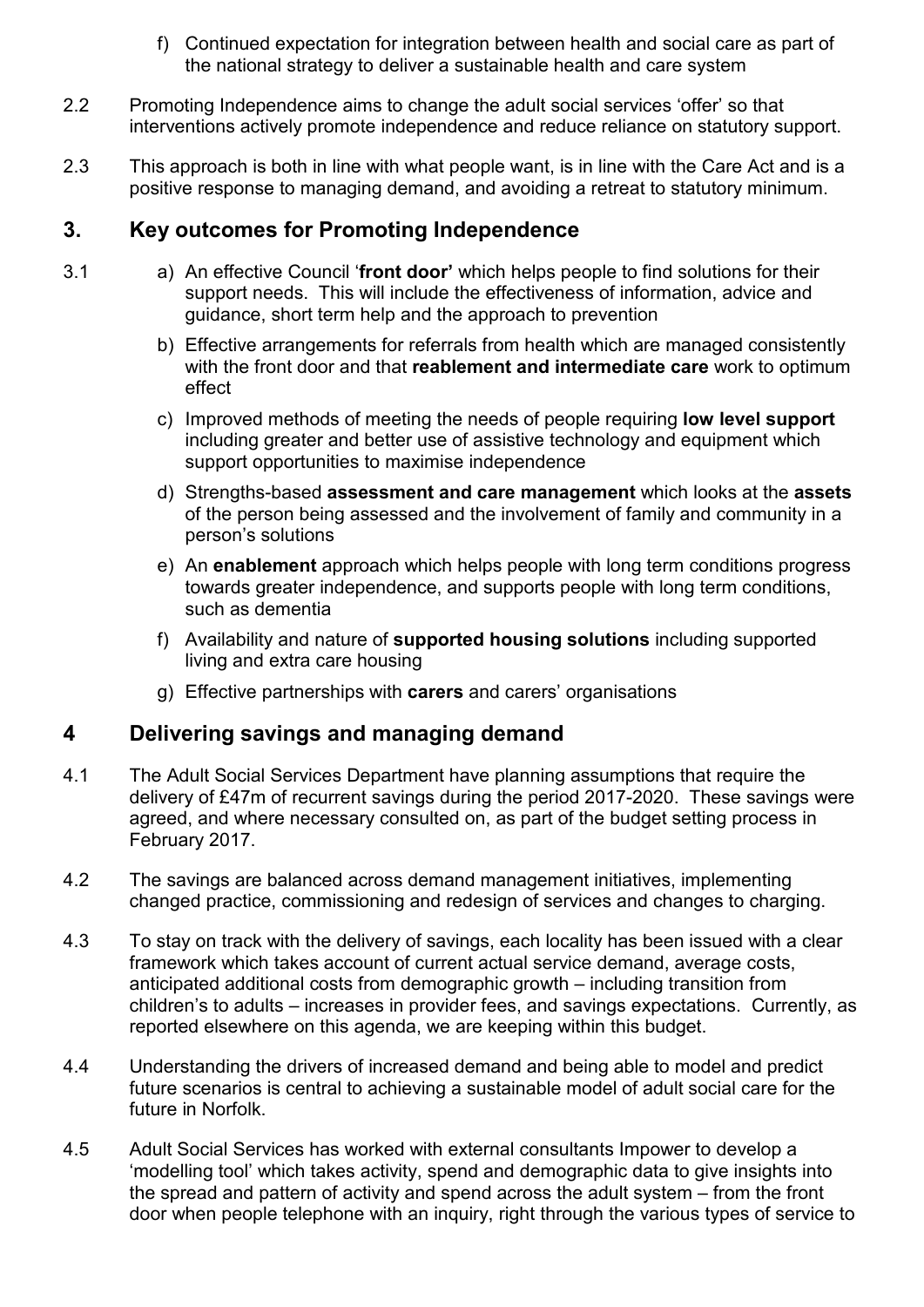when someone is in full time residential or nursing care.

- 4.6 The "Cost and Demand Model" (CDM) works by looking at the whole Adult Social Care pathway – from the first call to our Customer Service Centre through to formal services – and calculating how changes in one part of the pathway (for example a reduction in the number of people contacting the council that go on to an assessment) are likely to change volumes and costs in subsequent pathway steps. To this it applies projected increases in eligible population and costs to forecast the cost of delivering care in Adult Social Services over the next five years. The CDM enables us to add in interventions, planned as part of the Promoting Independence workstreams, and view what their potential impact will be on this spend. Using these scenarios we can set targets for key markers on the customer journey which, if met, should result in achieving the required level of spend.
- 4.7 The CDM provides us with a tool to more effectively and efficiently model important questions about our approach to change. For example, it might help us to consider questions such as:
	- a) How quickly will improvements in Early Help reduce formal care packages?
	- b) What impact might a reduction in people requiring assessments have on the number of people in day support?
	- c) If our targets for reduced placements in residential care become unrealistic, where else can we make further reductions to make up the difference?
	- d) If we wanted to replicate the performance of certain high performing local authorities, what would the impact on volume and cost be?
- 4.8 A key component in achieving the level of savings required over the four years, is the need to change the balance of the care we purchase for people – shifting our spend away from more costly formal care towards more community-based help and support. Chart 1 below illustrates the relative costs of different elements of adult interventions, highlighting that a "left shift" in preventing, reducing or delaying demand represents cost effective usage of the Council's resources.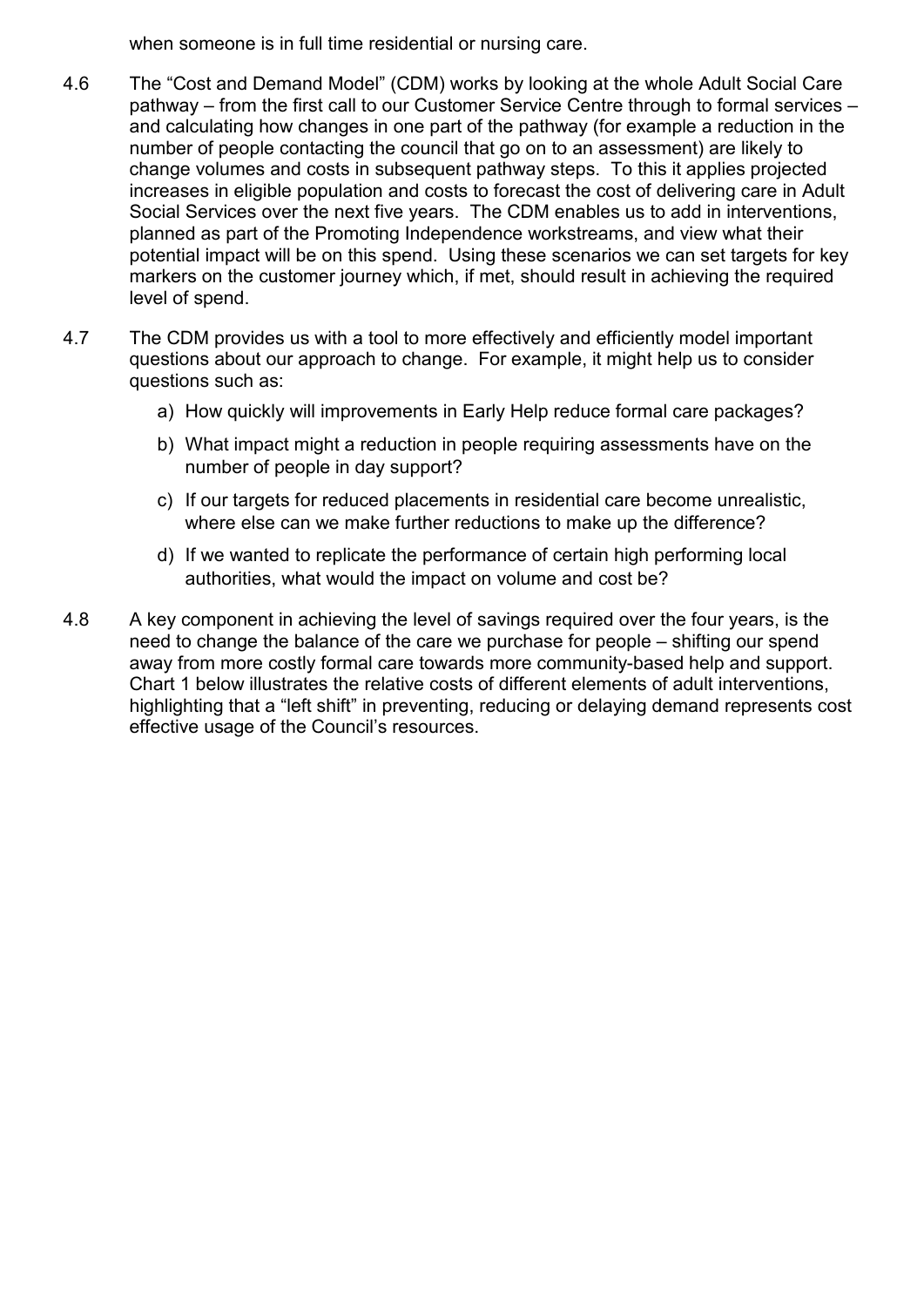

- 4.9 In considering our critical impact points and segmentation of the care pathway, we have, therefore, grouped our programme management arrangements around four key workstreams, which are:
	- Early help and prevention
	- Entry points
	- Younger adults
	- Older adults
- 4.10 And two supporting workstreams of:
	- Organisational development and cultural change
	- Commissioning
- 4.11 A summary of the key deliverables and the milestones for 2017/18 for these workstreams is attached at Appendix 1.
- 4.12 We have aligned the savings against these workstreams as follows. The projects within the Entry Points workstream will not provide direct savings but will deliver enablers which will lead to savings in the other workstreams.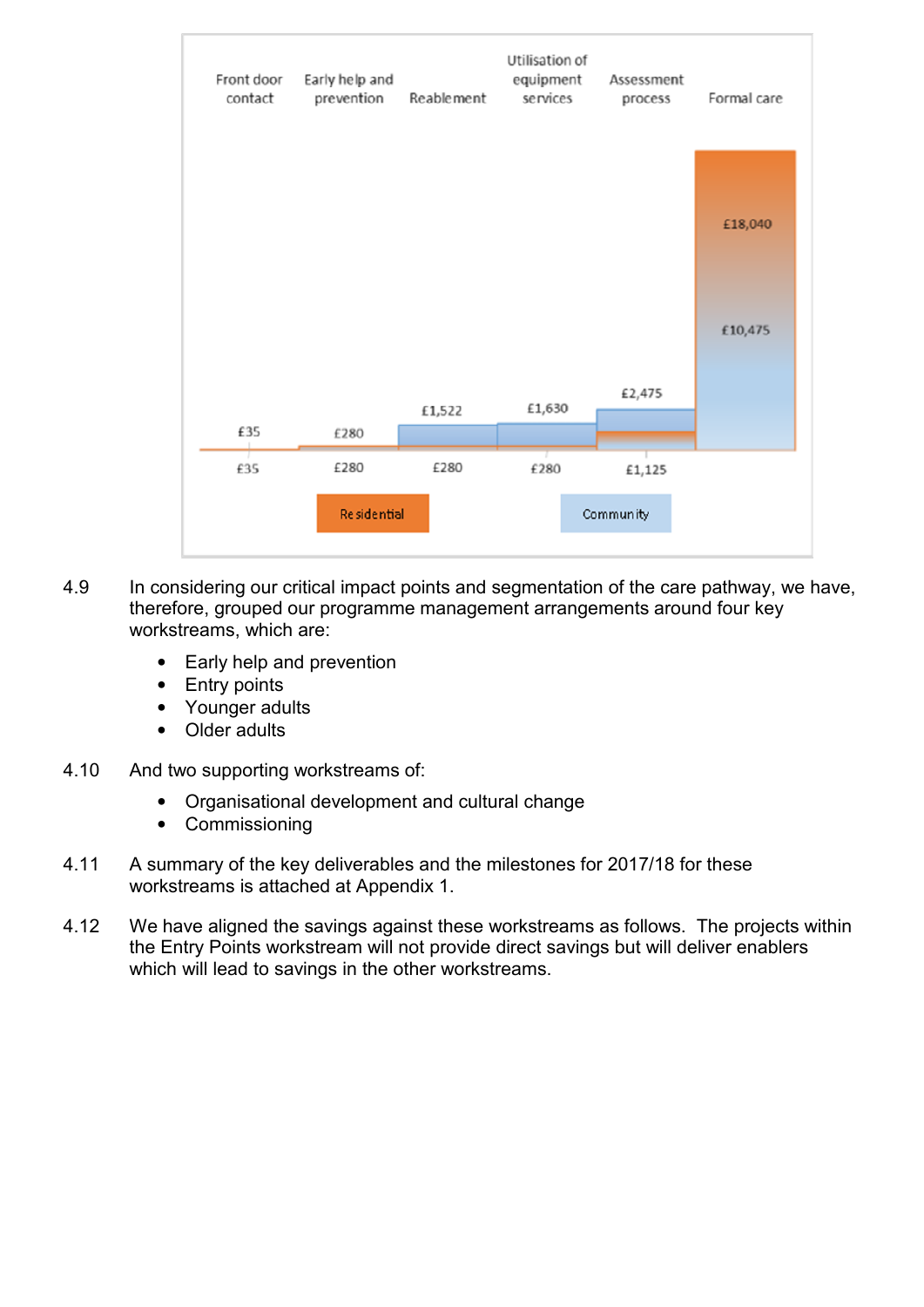| <b>Gross Savings Requirement</b>                     | 2017/18   | 2018/19   | 2019/20   |
|------------------------------------------------------|-----------|-----------|-----------|
| Reported gross savings - agreed by County<br>Council | $-14.213$ | $-18.716$ | $-10.000$ |
| Add: Removal of one-off grant                        |           | $-4.197$  |           |
| Target service savings                               | $-14.213$ | $-22.913$ | $-10.000$ |

#### **Summary**

| <b>Savings</b><br><b>Programme</b> | <b>Workstream</b>         | 2017/18   | 2018/19   | 2019/20   |
|------------------------------------|---------------------------|-----------|-----------|-----------|
| <b>Promoting</b><br>Independence   | Early Help and Prevention | $-1.500$  | $-3.500$  | $-0.800$  |
|                                    | <b>Entry Points</b>       | 0.000     | 0.000     | 0.000     |
|                                    | <b>Younger Adults</b>     | $-2.581$  | $-6.794$  | $-5.307$  |
|                                    | <b>Older Adults</b>       | $-2.364$  | $-2.665$  | $-3.393$  |
|                                    | Commissioning             | $-3.658$  | $-9.724$  | $-0.500$  |
| <b>Business as</b><br><b>Usual</b> | Other                     | $-4.110$  | $-0.230$  | 0.000     |
| <b>Total</b>                       |                           | $-14.213$ | $-22.913$ | $-10.000$ |

4.13 Appendix C of the Finance Monitoring Report on the agenda for this committee meeting provides further details as to how the budget savings agreed by full council in February have been allocated to these activities.

## **5 Performance impact to date**

- 5.1 Changes in operational and performance metrics evidence the impact to date of the strategy. These include:
	- a) Reducing the total number of recipients of long term services aged 65+. Better preventative and reablement services and improved social care practice has seen the total number of long term service users aged 65+ reduce over time from around 3,600 per 100,000 population in April 2015 to around 3,400 at the same time in 2017. Over a whole year this translates to a rate of around 5,500 long term service users per 100,000 population – a rate which means Norfolk is just below the average for its family group of similar councils
	- b) Reducing the number of permanent admissions to residential and nursing care for people of all ages. In particular the rate for people aged 18-64 has reduced significantly in recent years, although there is still much more to do
	- c) Reablement Norfolk's rate of people that remain at home 91 days after discharge from hospital into reablement is consistently above 90% - one of the highest rates in the region
- 5.2 However, challenges remain, and these highlight some of the priority areas of improvement within the Promoting Independence programme. For example:
	- a) The rate of people aged 18-64 in Long Term Services is high in Norfolk with Norfolk having the second highest rate in its family group, and with rates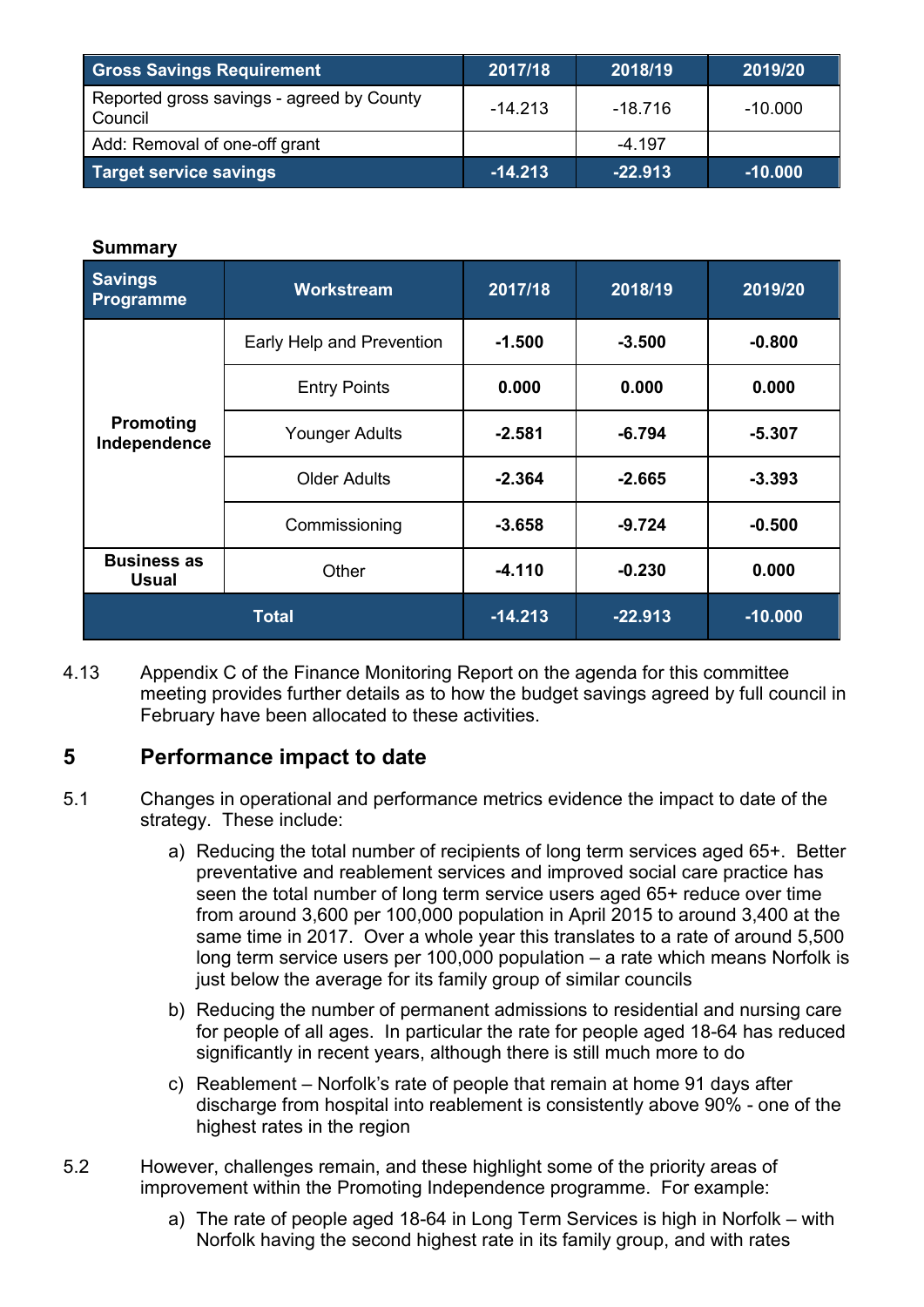increasing (albeit only slightly) in the last two years

- b) Some recent increases in admissions to residential and nursing care for people aged 65+. Whilst the long term trend is downwards, Norfolk's rates of admission increased between September 2016 and March 2017 in response to pressures within acute hospitals and the home care market
- c) Variable support for informal carers with fluctuating levels of support over time
- 5.3 These trends have been covered in more detail in regular performance reports to the committee. Overall they show that specific improvement initiatives have delivered Promoting Independence objectives, but that tighter and more consistent implementation and governance is required to ensure that objectives are met consistently across all outcomes and service user groups, and to make sure arrangements are resilient to, and address together with partners, broader systemwide challenges.

# **6. Priority activities for change for 2017/18**

- 6.1 Since the Committee's last update in November we have reviewed and refreshed the Promoting Independence Change programme. Attached at Appendix 1 is a summary of the workstreams, the key deliverables we want to achieve, and milestones for this year.
- 6.2 In summary, the priority activities we need to accelerate if we are to change outcomes for people and make our savings, are:

## 6.3 **High quality information at our 'front door'**

- 6.3.1 Analysis shows that having a good initial contact with the council either through telephone or through our website – can mean that over 75% of people can find support and help without further involvement from adult social care. The key activities for 2017/18 are:
	- a) A refreshed and user-tested website that identifies emerging needs and helps people make good decisions about their and their families' futures, connecting them with other sources of formal and informal support in the community and which is fully Care Act compliant
	- b) A vibrant, updated Norfolk Directory of services which helps individuals and staff pinpoint activities, support and services in their area
	- c) All customer services staff and SCCE trained in tools and techniques and equipped with scripts which support the promotion of independence

#### 6.4 **A new 'offer' for people with learning disabilities which is based on enablement and promotes independence.**

- 6.4.1 The current annual spend on services for people with a learning disability is £119m, and at any one time this is used to support around 2,600 service users. Current support draws heavily on traditional formal adult care services, and the intention is to modernise our offer to be more ambitious for service users, enhance independence and improve overall wellbeing.
- 6.4.2 Elsewhere on this agenda is a more detailed report about learning disability services; the main actions this year will be:
	- a) Commissioning new types of accommodation and support for individuals that have the promotion of independence and community engagement at their core. These will include supported living and residential accommodation and these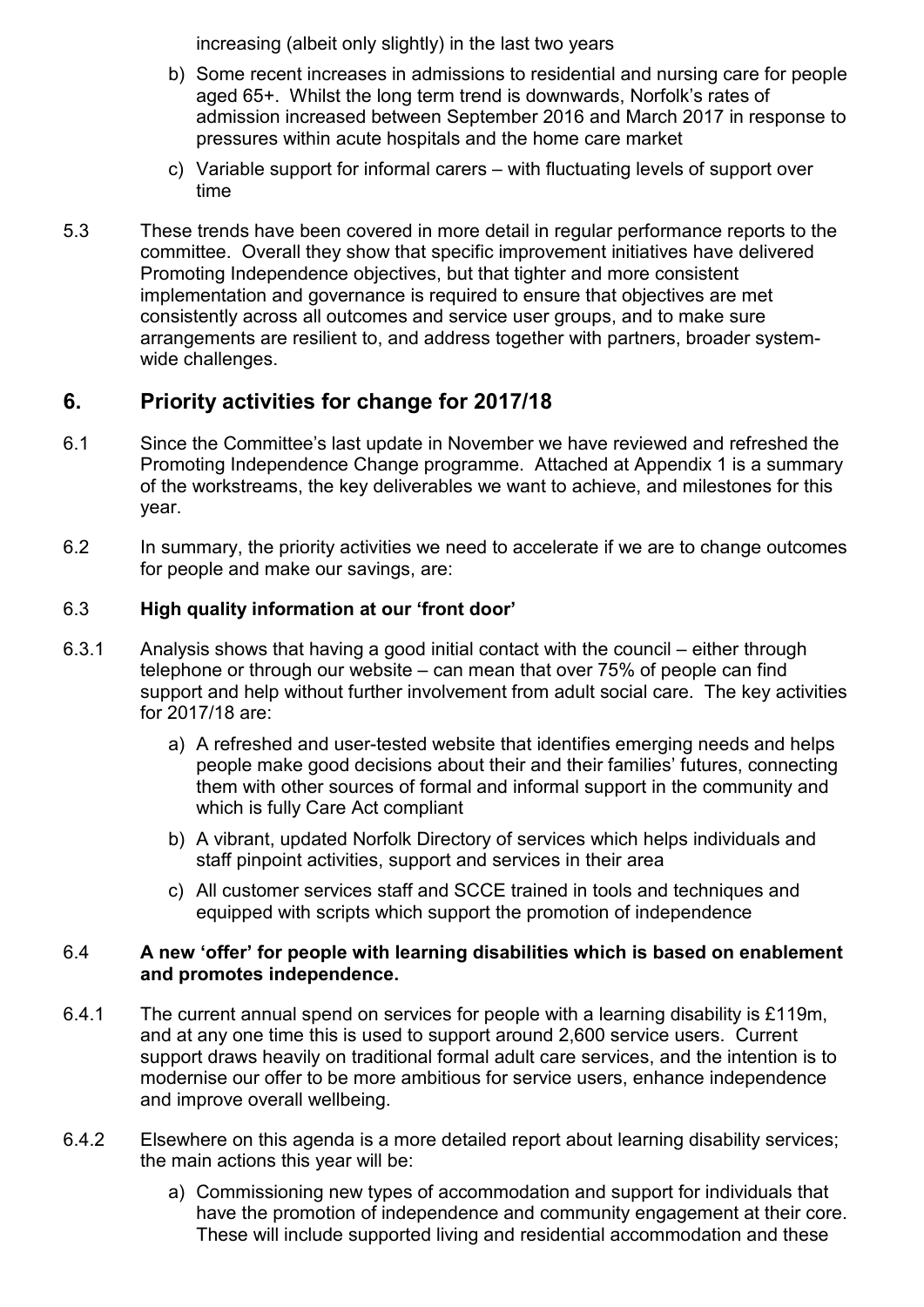settings will be commissioned based on the care that they can provide, specifically that providers will work with individuals to maximise their independence and develop new living skills

- b) Developing opportunities for individuals to stay with families under a shared lives scheme
- c) Transforming day services so that they are focussed on supporting people to engage in their local communities, develop skills, find work and increase confidence; less about buildings that people go to and more about getting support that really meets their needs
- d) Strengthening social care management to reduce the number of outstanding reviews
- e) Travel training for all those who have been identified as having the capacity to increase their independence and life skills
- f) Working in partnership with colleagues in Children's Services to develop a new, dedicated 14-25 Transitions Service that will ensure that children with disabilities receive a robust and integrated service as they transition into adulthood
- g) Review existing services and contracts to better support people with learning disabilities into employment

#### 6.5 **Embedding strengths-based social work**

- 6.5.1 Strengths-based social work relies on social care workers having conversations which support people to live as independently as possible, enabling them to overcome crises, and reducing the need for dependence on formal services.
- 6.5.2 This type of social work represents a shift away from the 'deficit approach' characteristic of the Care Management model introduced by the NHS and Community Care Act, 1990, towards a model that focuses on an individual's strengths and how they can be used to build resilience, well-being and independence.
- 6.5.3 It takes time and pays dividends in the long run both for the person at the centre who stays in control of their life and as independent as possible, and for the council because of less reliance on more intensive costly services. The key activities for 2017/18 are:
	- a) Systematic roll-out of a new operating model, with input from an external partner with a strong track record of delivering changed social work practice
	- b) Investment to increase social work capacity in the light of detailed analysis of current workloads, practices, challenges and barriers to implementing a strengths-based approach
	- c) Targeted activity to address what is currently a significant backlog of reviews and assessments – both of which potentially undermine a critical strand of Promoting Independence. Evidence of sampling shows that 80% of cases reviewed recently could have had different outcomes; reviews will be prioritised and targeted where the greatest benefits can be derived for the individual and the impact on the ongoing cost of care

#### 6.6 **A strengthened offer to help older people stay independent for longer**

6.6.1 Critical to helping people to stay independent for longer, or to recover after a stay in hospital are services which aim to recover as much confidence and independence and possible and avoid long-term decisions in a crisis. The key activities for 2017/18 are: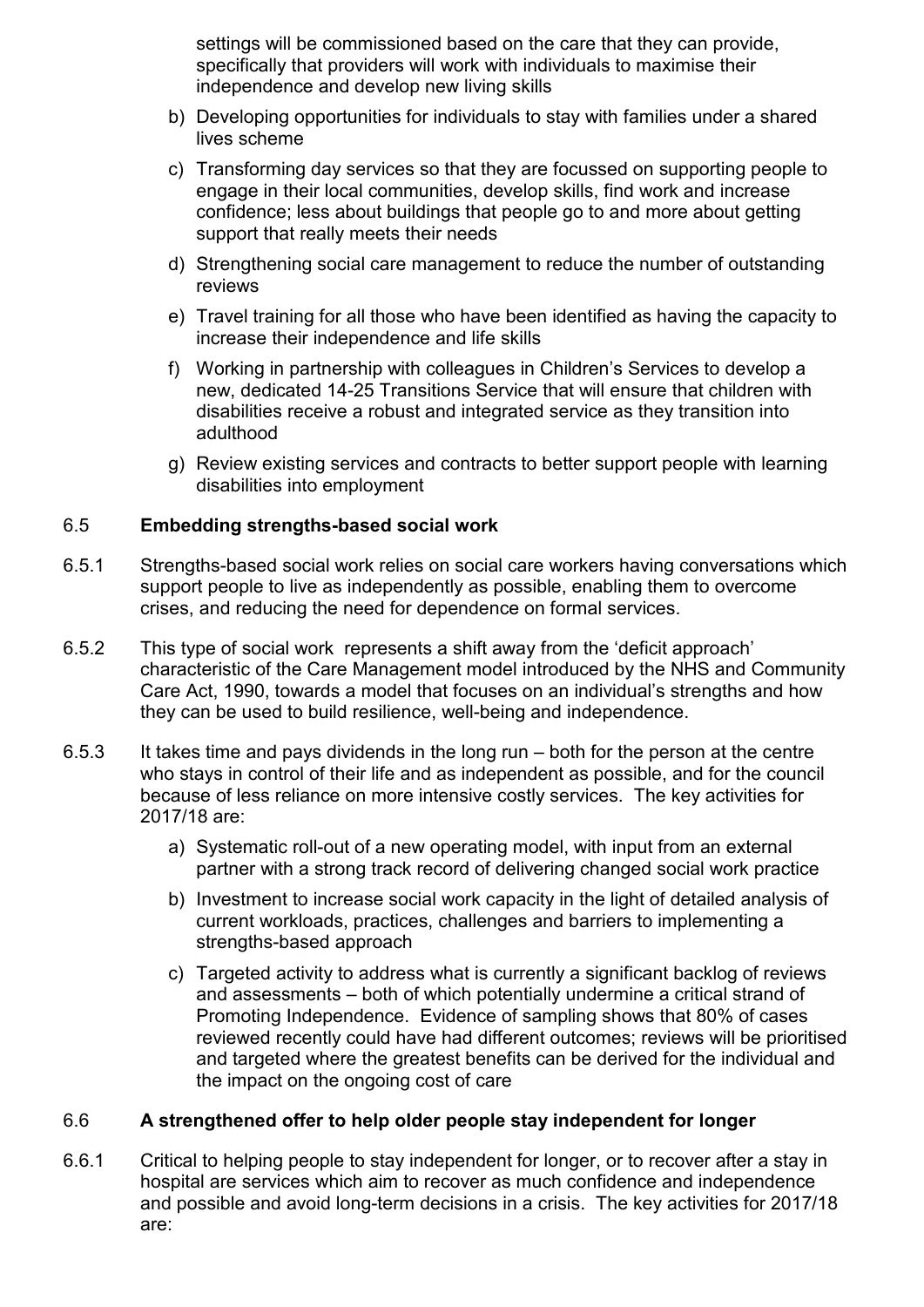- a) Putting in place consistent and clear support for people with dementia (a clearer 'pathway') which helps prevent breakdowns of care and avoid a crisis admission to hospital
- b) Implementing a 'menu' of intermediate care options which our integrated social and health care teams can access, including accommodation-based reablement
- c) Implementing new arrangements for end-of-life care
- d) Recruit additional capacity in locality teams to embed strengths-based approaches and address the backlog of assessments and reviews

#### 6.7 **Commissioning new forms of care and support which promote independence and reduce dependency**

- 6.7.1 Our evaluation to date (through audit) suggests that we are not yet routinely carrying through the strengths-based approaches explained above into Care and Support Planning.
- 6.7.2 The activities described above will in part address this, but there is also a need to develop new forms of care and support so that front line social care staff and individuals have real options that genuinely promote and support their independence. The key activities for 2017/18 are:
	- a) Reablement sustain current reablement service which helps people get back on their feet after a crisis. Performance in key reablement services and short term services is good – exceeding targets and key benchmarks, with the proportion of people aged 65+ at home 91 days after discharge into reablement services continuing to be over 90%
	- b) Accommodation-based reablement this builds on the existing reablement offer, but would take place in a residential setting (i.e. not the person's home.) It is aimed at people medically fit to go home from hospital, but who still need to re-gain skills to enable them to return home. It also benefits people who might be at risk of being admitted to hospital. A full business case will be developed.
	- c) Home care a move away from contracting with over 100 different providers across Norfolk, to strategic partnership agreements. The business case, built up through a locality-level analysis of volumes, showing gaps, and duplication, will provide a more stable, resilient market for home care, present opportunities for providers to develop and enhance their service offer and build in expectations around improved independence outcomes for customers. Partnership agreements have been awarded in North Norfolk, Norwich and South Norfolk. Further arrangements will be completed by end of 2017/18
	- d) Carers Norfolk's 94,000 informal carers (source: 2011 census) provide more support to Norfolk's vulnerable people than formal care services, and without them demand for health and social care would be significantly higher. Recommissioning of a service for carers will be complete by September and, in partnership with support from front line social care staff, will ensure that all carers are supported *to "care confidently for my family member/friend and to keep myself informed, safe and well"*
	- e) Development of independent and supported living options for older people and younger adults including revising our housing with care offer. The changing aspirations and needs of people requires a range of accommodation and support offers in order that people can maintain their independence and quality of life. We will be working with districts, stakeholders, providers and people using services to refine and enhance accommodation options for older people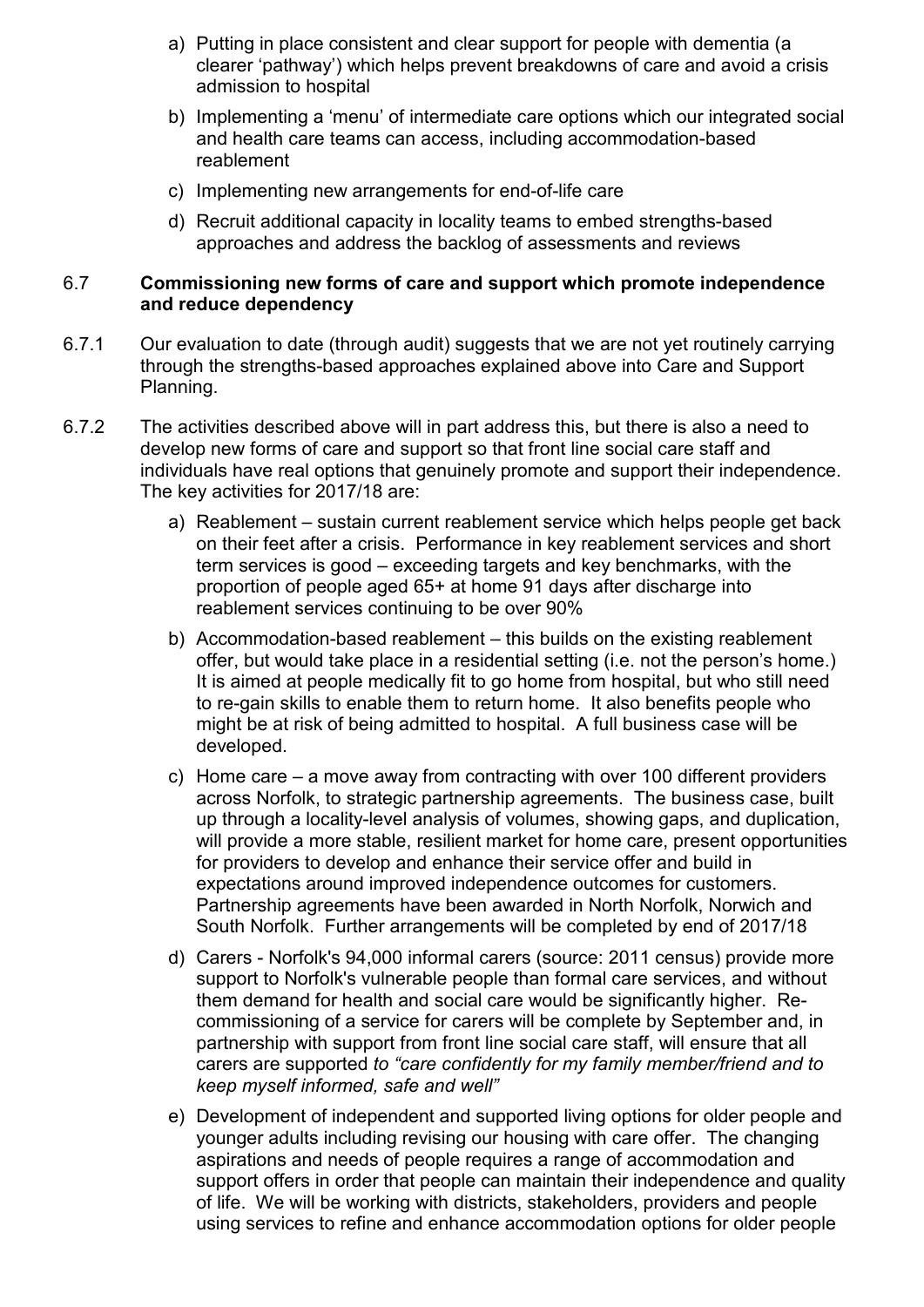in Norfolk

## 6.8 **Robust management of contracts** The key activities for 2017/18 are:

- a) Maximising the use of partnership agreements for the provision of home care; building capacity, local partnerships and expertise in the market. Our target is to provide 75% of NCC commissioned homecare through these agreements and engage providers in building local support and resilience networks and services
- b) Maximising the use of block contracts for residential care, housing with care and day services. These contracts provide security of supply and support NCC in meeting its duties under the Care Act. Work in the next year will see the flexing of these arrangements to ensure the market is balanced and providing good value for money

# **7. Performance monitoring and measuring impact**

- 7.1 Adult social services has a well-established framework for monitoring performance outcomes, activity and quality, and monitoring spend against budget. Members receive regular performance and finance reports.
- 7.2 Each locality is working to a disaggregated budget which makes assumptions about reduced volumes of activity, and commensurate reductions in spend. Currently teams are within budget, as reported elsewhere on this agenda.
- 7.3 The challenge for the change programme is to develop alongside this, measures which track the impact of specific interventions, linking activity and cost.
- 7.4 There are six key measures identified which align with the key intervention points and where we expect and need to see changes. These are:

#### 7.5 **Requests for support, and those requests which then translate into an assessment.**

7.5.1 We would expect to see the 'conversion' of requests to assessment to reduce, if we are effectively connecting people with good quality information and support.

#### 7.6 **Proportion of assessment where no additional social care intervention is required**

7.6.1 We would expect this to remain steady or reduce, if we are effective in a strengthsbased approach to social work, and if our 'front door' is effective. However, we would need to take account of the fact that if more cases are being resolved prior to a full Care Act assessment, then those which do go on to assessment may be more complex and harder to resolve without formal social care intervention.

## 7.7 **Reablement cases where the person does not require additional social care**

7.7.1 Reablement is a key intervention to maintain and restore independence and to divert further demand into formal care system. It is a measure which has a strong relationship with hospital discharges, and if the volume of reablement increases, there may need to be additional capacity to maintain impact.

## 7.8 **Reviews leading to a reduction or ending of services**

7.8.1 There is currently a backlog of cases awaiting review, and the service needs to increase the rate at which these are carried out. At the same time as increasing the rate of reviews completed, the strengths-based approach should result in fewer formal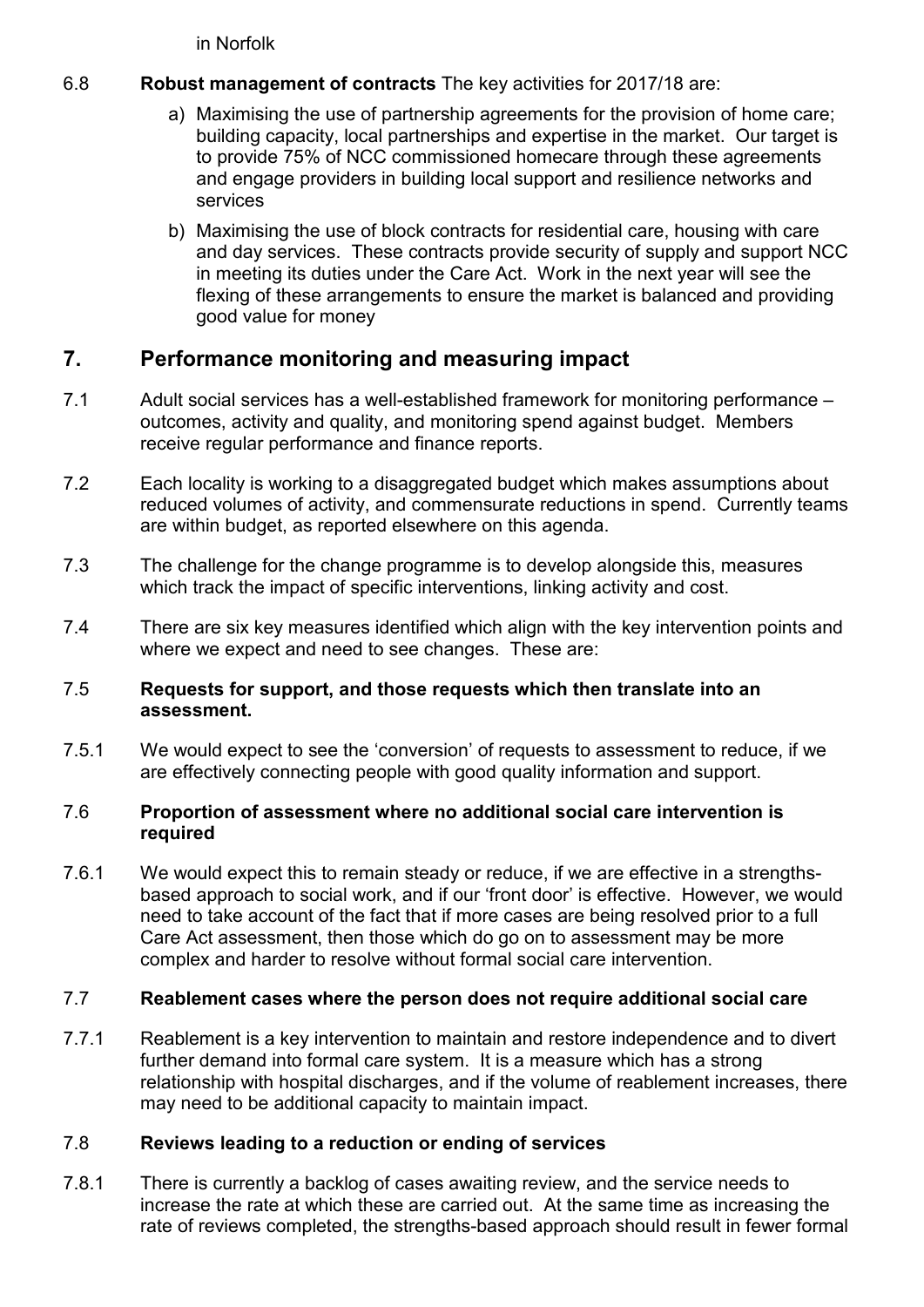packages of care.

## 7.9 **Permanent admissions for people aged 18-64 to residential and nursing care**

7.9.1 Significant reductions in the number of younger adults being admitted to permanent residential and nursing care has reduced since March 2015, however this was from a high base. Strength-based approaches and changing learning disability services should impact on this figure which is a measure of whether increasing numbers of younger adults are able to live independently.

#### 7.10 **Permanent admissions for people aged 65 and over to residential and nursing care**

7.10.1 As set out elsewhere in this paper, Norfolk is no longer such an outlier against this measure, but still has a challenge to be in line with other similar councils. This is a measure which should be influenced by effective strengths-based social work, and new services, such as accommodation-based reablement. It is also a measure which will be influenced by the impact of NHS pressure to avoid delayed discharges.

## 7.11 **Developing the performance framework**

- 7.11.1 Adults will work with the Managing Director's Strategy and Delivery Unit and the Intelligence and Analytics service to develop robust metrics for the workstreams, using the delivery unit methodology and skills.
- 7.11.2 An initial Promoting Independence (PI) dashboard which focuses on key markers on the pathway to identify the overall cumulative effectiveness of the PI workstreams has been developed.
- 7.11.3 Committee will be asked to sign off Adults overall suite of performance measures at its meeting in September. This will include targets for the key PI measures above, and then these will be regularly tracked and reported.

## 7.12 **Programme Management**

- 7.12.1 The department is adopting a programme management approach to the planning, resourcing and assurance of the implementation of the Promoting Independence strategy. This approach will ensure that finite resource and investment is targeted on those prioritised initiatives and activities that can demonstrate the most impact on the agreed strategic outcomes.
- 7.12.2 Outline business cases have been developed for projects within the programme to set out the costs and benefits in terms of performance improvements and savings. These will be refined into full business cases where appropriate and the benefits will be aligned to the target trajectories developed using the cost and demand model.
- 7.12.3 Business cases will include project plans and milestones and each project will be tracked against these plans to ensure that projects deliver on time and therefore achieve the planned benefits on time. The programme of projects will also be monitored and regularly reviewed to ensure that delivery of the totality of savings and performance improvements across the programme is on track and timely and corrective actions are taken if required.

# **8. Financial Implications**

8.1 The Promoting Independence programme has been scoped to deliver the financial targets set out in the existing medium term financial plan as described in section 4 of